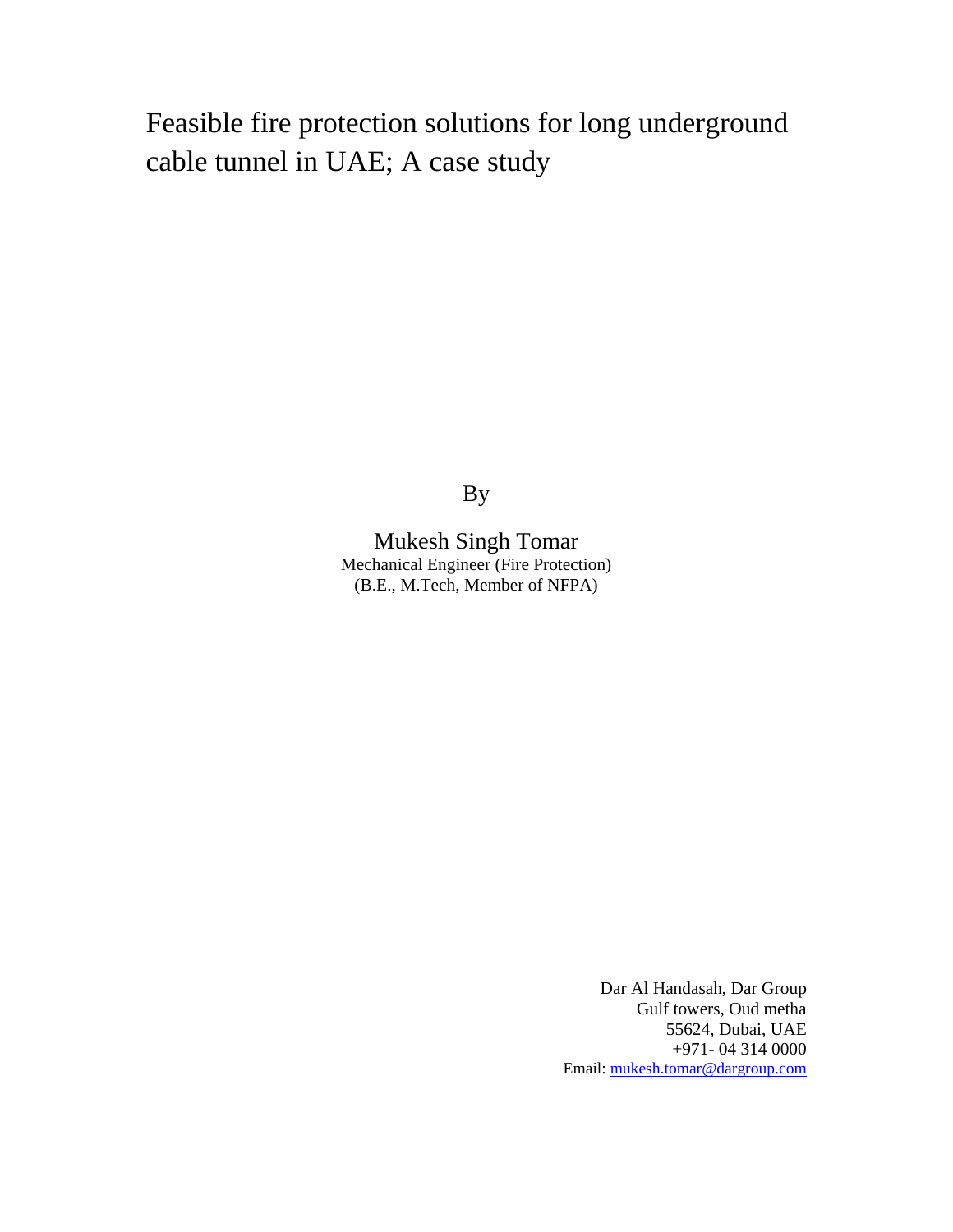## **Contents**

| 1. |                  |                                                                                      |  |  |  |  |
|----|------------------|--------------------------------------------------------------------------------------|--|--|--|--|
| 2. |                  |                                                                                      |  |  |  |  |
| 3. |                  |                                                                                      |  |  |  |  |
| 4. |                  |                                                                                      |  |  |  |  |
| 5. |                  |                                                                                      |  |  |  |  |
| 6. |                  |                                                                                      |  |  |  |  |
|    | 6.1.             |                                                                                      |  |  |  |  |
|    | 6.2              |                                                                                      |  |  |  |  |
|    | 6.3              |                                                                                      |  |  |  |  |
|    | 6.4              | Fire protection requirements from different codes & standards for cable Tunnels;  6  |  |  |  |  |
|    | 6.5              |                                                                                      |  |  |  |  |
|    | 6.6              |                                                                                      |  |  |  |  |
|    | 6.7              | Performance of Water mist/ Automatic sprinklers/ water deluge system;  10            |  |  |  |  |
|    | 6.8<br>model; 11 | Commercial comparison of different fire protection systems WITH standpipes for M1    |  |  |  |  |
|    | 6.9<br>model; 12 | Commercial comparison of different fire protection systems WITHOUT standpipes for M1 |  |  |  |  |
| 7. |                  | Quick commercial comparison for different tunnel models for different fire           |  |  |  |  |
|    |                  |                                                                                      |  |  |  |  |
|    | 7.1              |                                                                                      |  |  |  |  |
|    | 7.2              |                                                                                      |  |  |  |  |
|    | 7.3              |                                                                                      |  |  |  |  |
|    | 7.4              | Comparative chart for all tunnel models with associated system costs;  15            |  |  |  |  |
| 8. |                  |                                                                                      |  |  |  |  |
| 9. |                  |                                                                                      |  |  |  |  |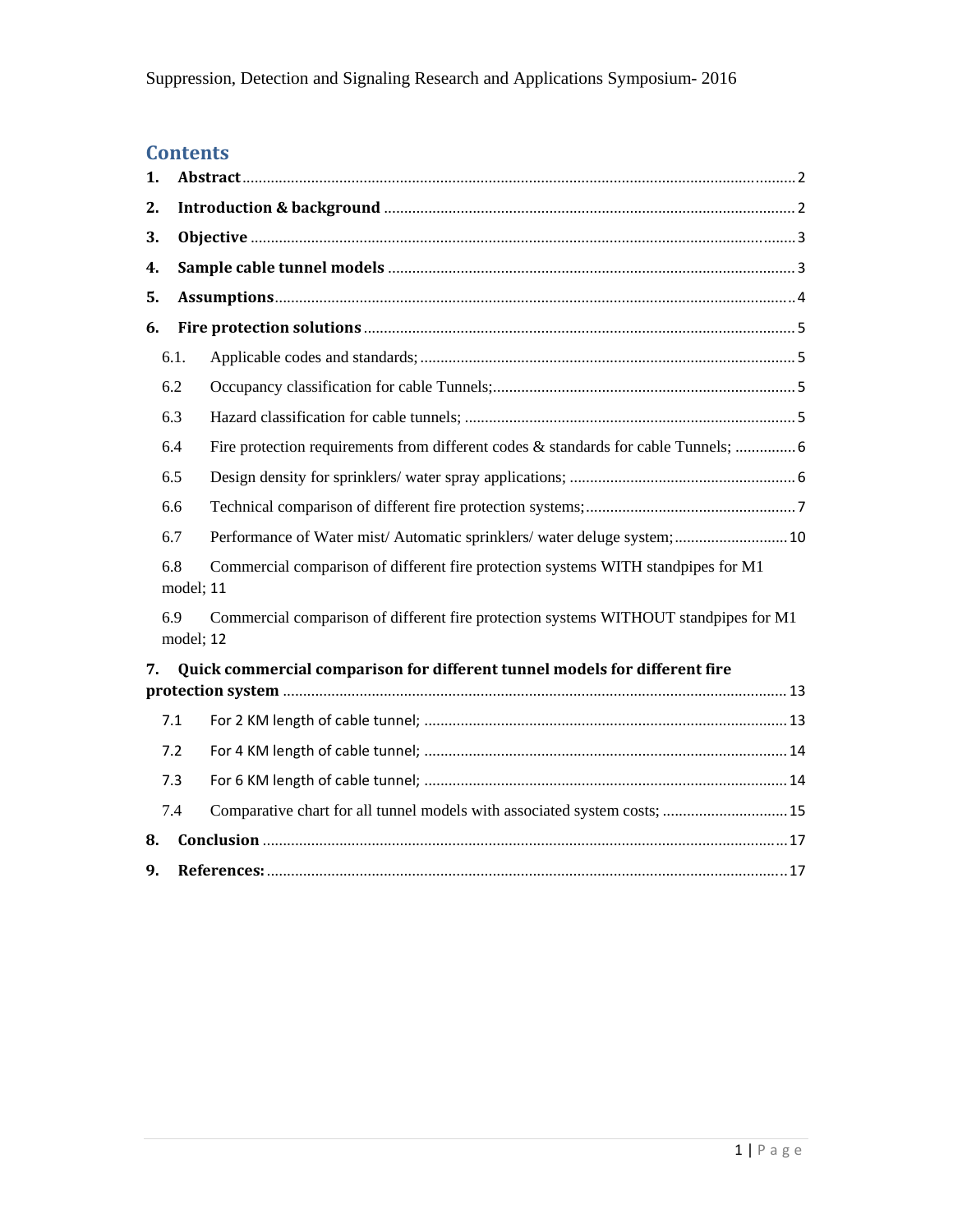### **1. Abstract**

The present case study offers a detailed discussion on different active fire protection solutions for underground electric cable tunnels. These tunnels considered to house only MV (medium voltage, up to 11 KV) electrical and telecom cable trays while other building service such as gas, fuel, water (except for fire suppression use) etc. are not permitted inside these cable tunnels. These tunnels are usually found in connecting substations to different number of facilities.

A case study of such cable tunnel in perspective of Dubai, UAE is carried out. The technical and commercial aspects of different possible fire protection solutions are discussed for total 4 sample models of cable tunnels; with varying lengths of 1 km, 2 km, 4 km & 6 km while width and height are being constant to 3 meters.

### **2. Introduction** & **background**

An electric cable tunnel plays a crucial role in maintaining functionality of any facility. Many past experiences of cable tunnel fires worldwide have demonstrated severe impact on the business and threat to people life safety. For example recent fire in Holborn (London) cable tunnel in April 2015 resulted in long business interruption and massive threat to life safety of local people. The present case study focus on different cable tunnels samples in UAE.

Usually a cable tunnel is a narrow tunnel through which medium or high voltage cables runs in large industries and facilities. The risk of fires in such cable tunnels is a growing concern for electric utilities and connected facilities. Any fire incident in these spaces can be numerous and serious.

The aftermaths of a fire in these systems may result in serious damage to installations as a whole, can cause disruptions to processes and business, leading to significant economic losses and, in the worst cases, even personal losses. A complete goal from the fire protection standpoint in this type of infrastructure is to prevent fires and stop them from spreading. This necessitate requirement of an active fire protection solution supplemented with passive protection systems.

Common causes of cable tunnel fires are:

| Internal           | External                        |
|--------------------|---------------------------------|
| Short-circuits     | Maintenance                     |
| <b>Sparks</b>      | Accumulation of dirt            |
| Overloading        | <b>Environmental Conditions</b> |
| Static electricity | Fuel concentration              |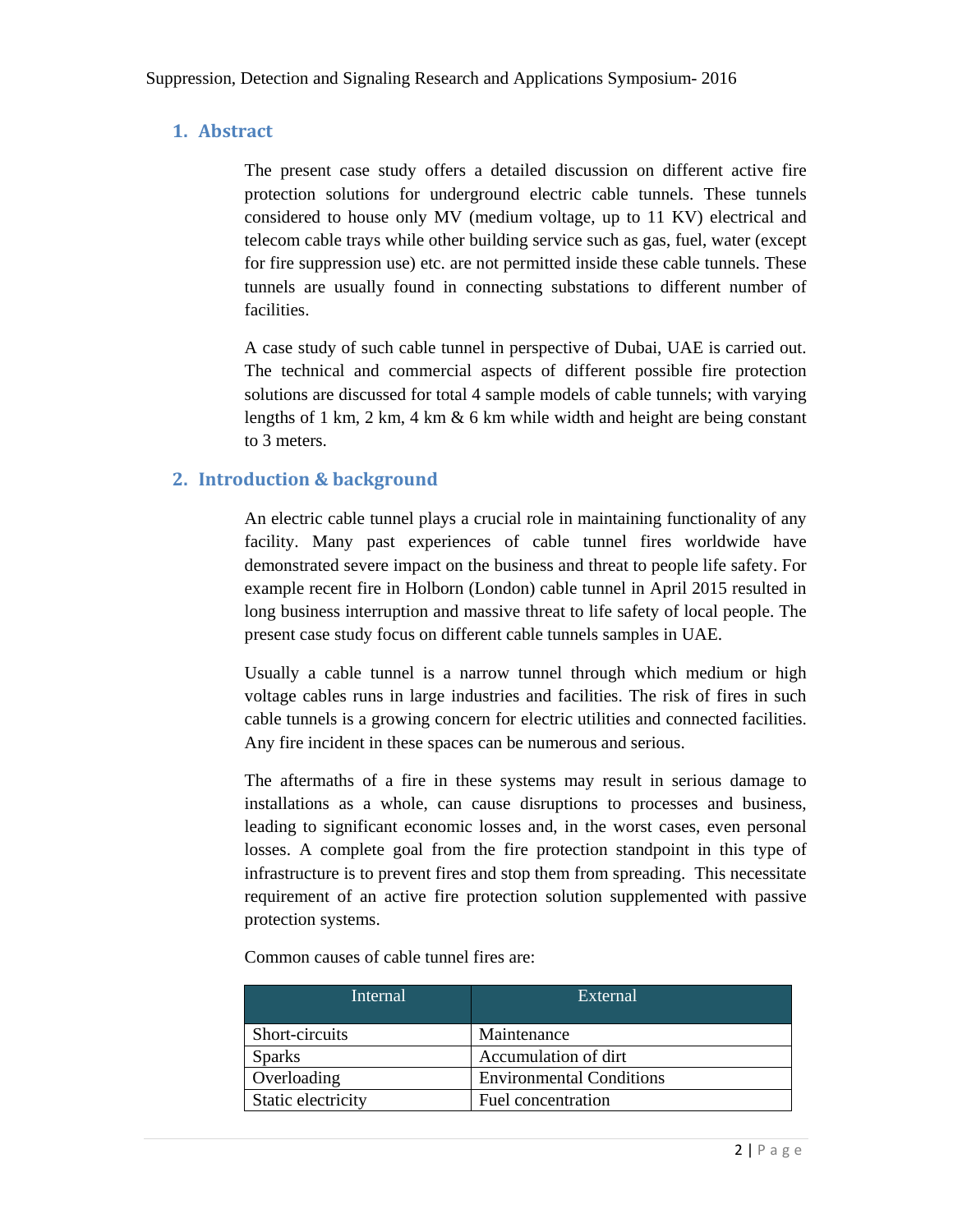| Overheating | Fire spread from other fires |
|-------------|------------------------------|
|-------------|------------------------------|

Though many fire suppression solutions are available and recommended by codes and standards, few solutions (especially one which uses heavy water discharge) impose potential damage to cable tunnels arrangement and post fire complications like long business shut off time, replacement of burned cables etc. Some technologies which are clean or using much lesser water are considered as very expensive and usually assumed that it will not be able to demonstrate better controlling of growing fire over other traditional options.

The fire protections requirements from local building code (UAE Fire & life safety code) are international codes are discussed in following sections.

#### **3. Objective**

The prime objective of cable tunnel fire protection is to meet the following conditions:

- a. Prevent the premature collapse of the structure.
- b. Limit exposure of the material to high temperatures.
- c. Limit the toxicity of combustion gases.
- d. Control the fire
- e. Extinguish the fire (If possible)

The objective of this study is to discuss technical and commercial aspects of different applicable fire protection system for different cable tunnel models and select the most suitable one.

### **4. Sample cable tunnel models**

To study the different aspects of fire protection for such cable tunnels, few models as described below are considered. Cross section of all cable tunnels are assumed to be same, only length varies between different tunnel models.



Model-1 (M1);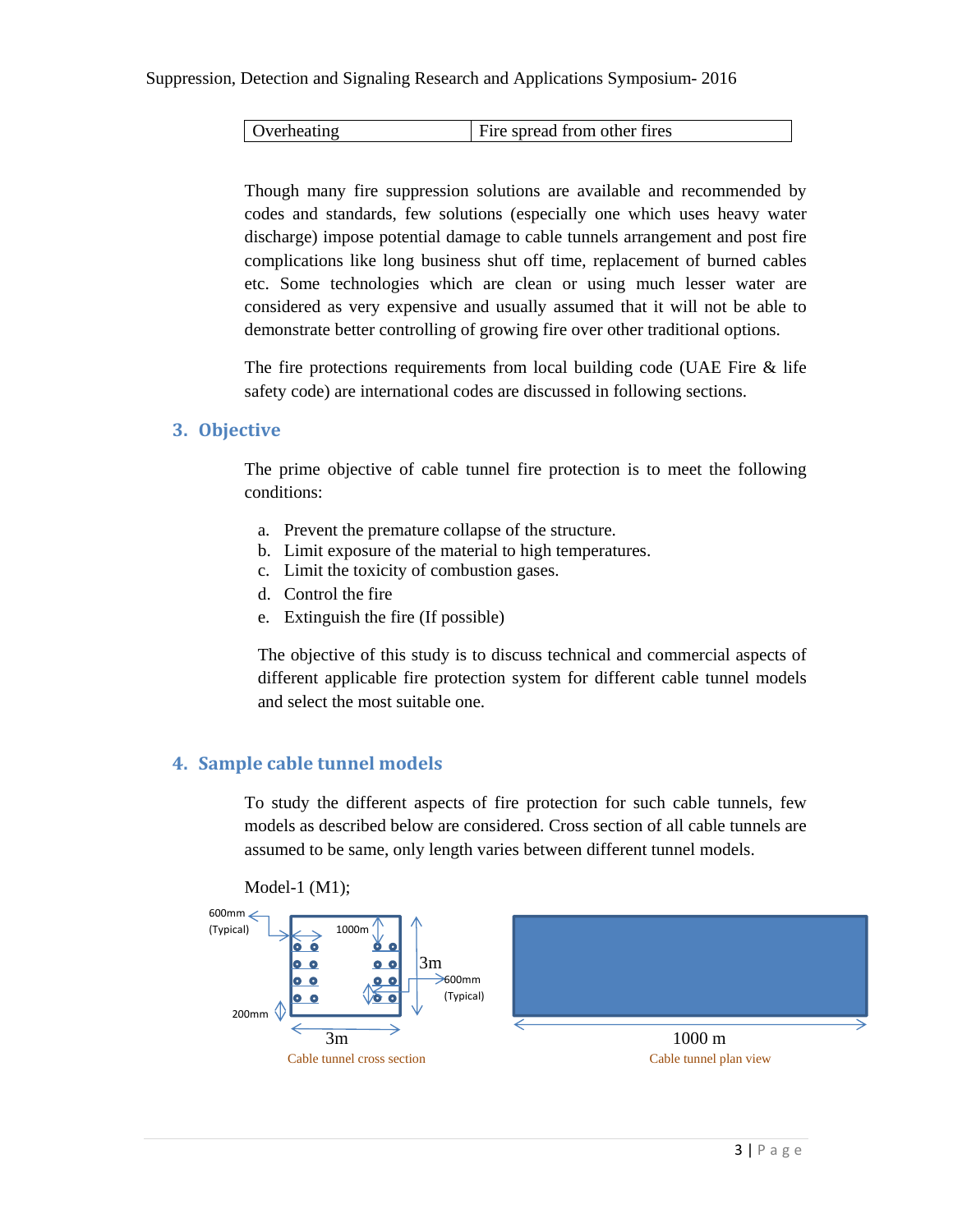

### **5. Assumptions**

The below listed assumptions were made to conduct this study;

- a. Cable tunnel cross-section is rectangular/Square.
- b. Cable trays are mounted only on side walls of tunnels.
- c. There are no additional confined spaces in tunnel, as sometime emergency power cables passing in such tunnels are provided within in 2 HR fire rated enclosures.
- d. No obstruction between ceiling and cable tray arrangements.
- e. No other services like fuel, gas, & water (except fire water) are passing through such tunnels. However incidental crossing at certain locations is not an issue.
- f. No passive fire protection system requirement is discussed or considered during this study.
- g. Life cycle costs of different fire protection systems are not accounted.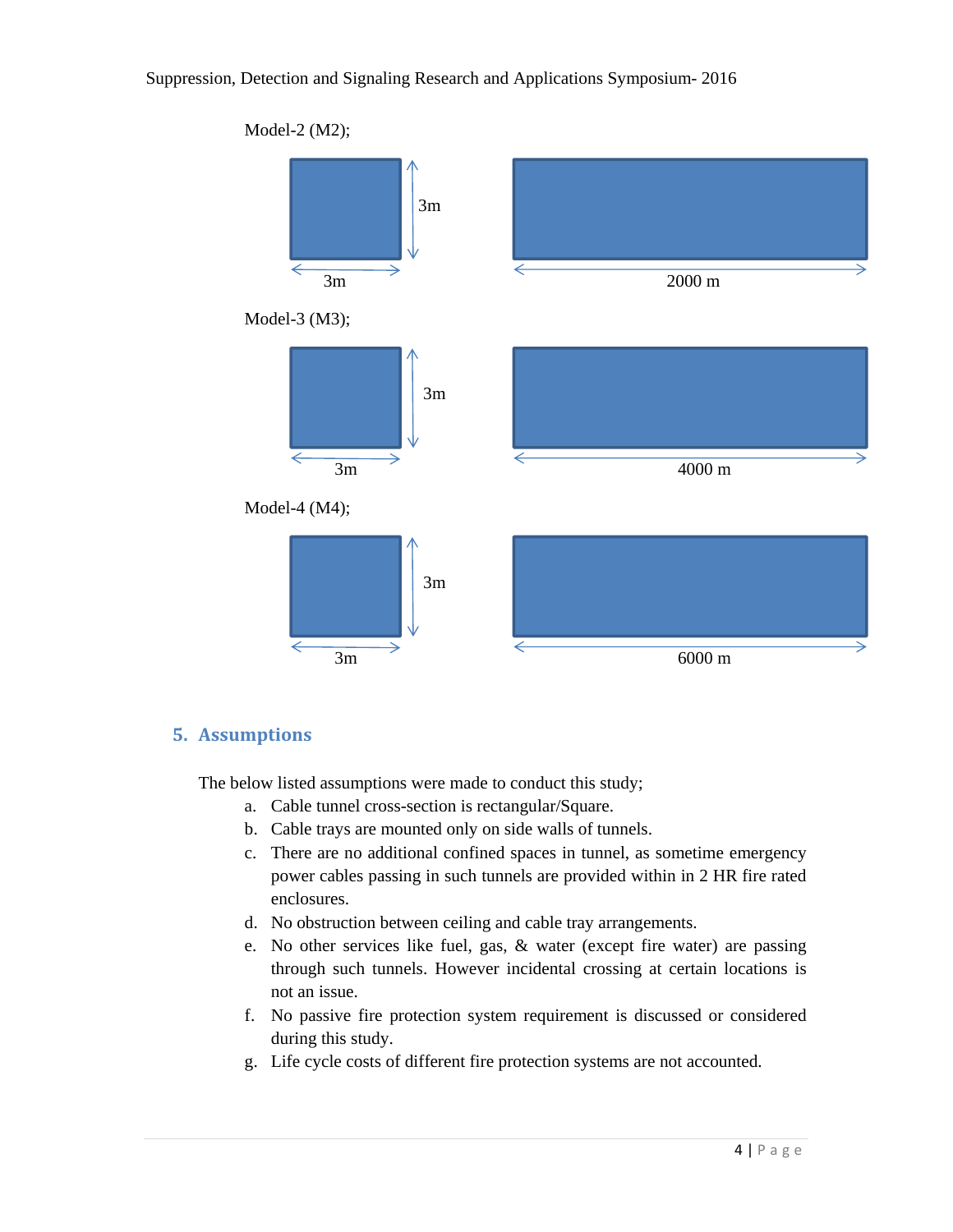### **6. Fire protection solutions**

6.1.Applicable codes and standards;

Applicable codes and standards pertaining to fire protection solutions for cable tunnels in UAE are as bellow;

- a. UAE Fire & Life safety code, 2011 edition.
- b. NFPA 13, "Standard for the Installation of Sprinkler Systems" 2016 edition.
- c. NFPA 15 "Standard for Water Spray Fixed Systems for Fire Protection" 2012 edition.
- d. NFPA 101 "Life safety code". 2016 edition
- e. NFPA 750 "Standard on Water Mist Fire Protection Systems" 2015 edition.
- f. NFPA 850 "Recommended Practice for Fire Protection for Electric Generating Plants and High Voltage Direct Current Converter Stations" 2015 edition.
- g. NFPA 5000 "Building construction and safety code" 2015 edition.

#### 6.2 Occupancy classification for cable Tunnels;

UAE fire & life safety code table 9.3 considers cable tunnels under industrial occupancy.

NFPA 5000, chapter 29 covers such areas under "utility chases" and considers under industrial occupancy.

6.3 Hazard classification for cable tunnels;

UAE fire & life safety code which is primary country code refers to NFPA 850, *"Recommended Practice for Fire Protection for Electric Generating Plants and High Voltage Direct Current Converter Stations"* for hazard classification of cable tunnels.

However the NFPA 850 doesn't classify cable tunnels into any hazards category, but the provided, applicable sprinklers density of  $0.30$  gpm/ft<sup>2</sup> allows us to assume it under "extra hazard 1" category as per density/area curves of NFPA 13. Hence this study assumes cable tunnels as *"Extra hazard 1"* category for further analysis, unless other modified requirements imposed by UAE fire & life safety code or any other mentioned NFPA codes/standards.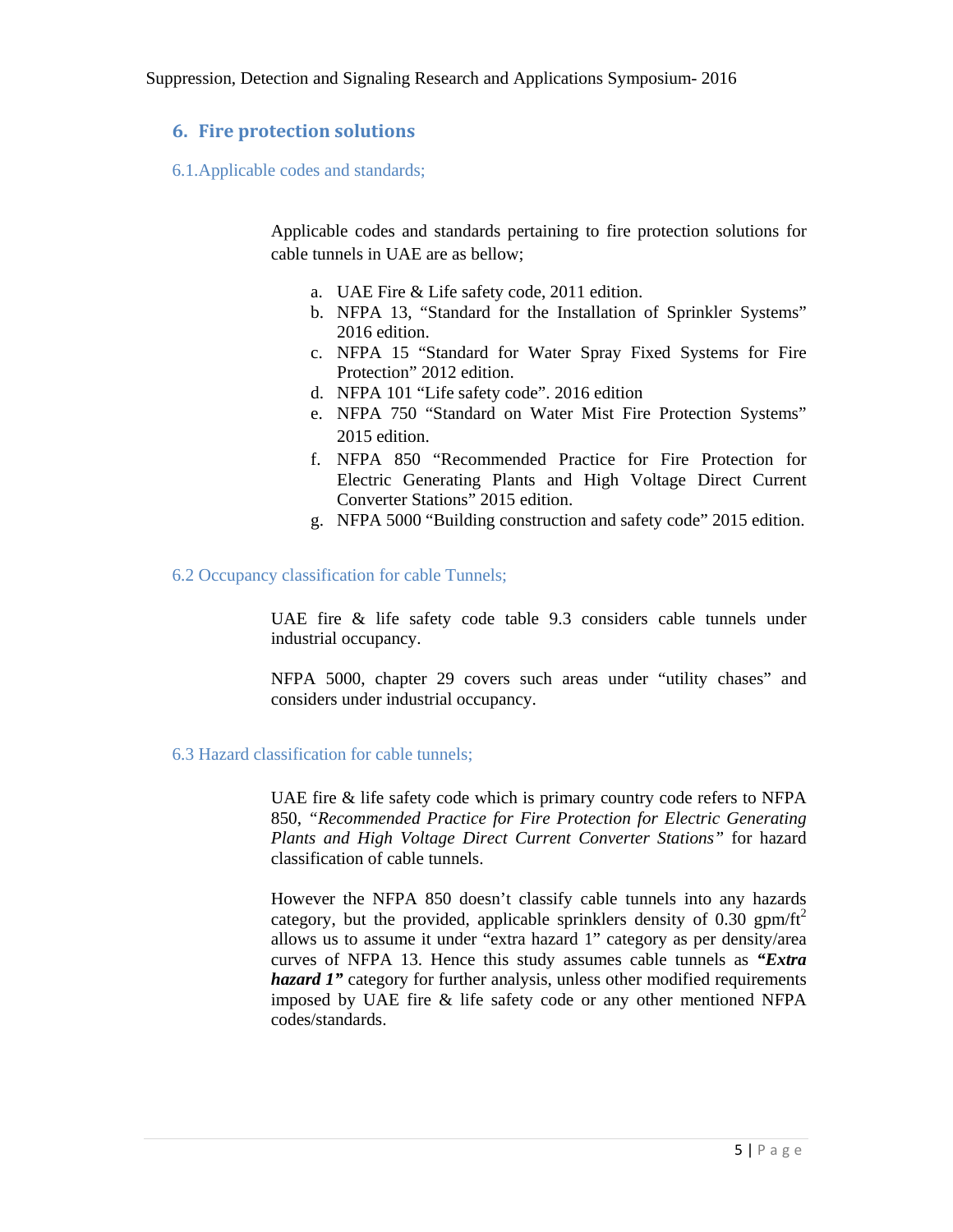6.4 Fire protection requirements from different codes  $\&$  standards for cable Tunnels;

As per table 9.3 from UAE fire & life safety code: Wet risers, Automatic sprinklers, and water mist system are recommended/required as fire protection system for cable tunnels.

NFPA 101, life safety code chapter 40, section 40.3.2 requires all high hazard industrial occupancies, operations, or processes shall have approved supervised automatic extinguishing systems.

The below table provide the possible choices of fire protection solutions for cable tunnels.

| UAE Fire & Life safety codes     | <b>NFPA Codes/Standards</b>            |  |  |
|----------------------------------|----------------------------------------|--|--|
|                                  |                                        |  |  |
| Water mist                       | NFPA-13; Automatic sprinklers          |  |  |
| (With<br>Automatic<br>sprinklers | NFPA 15; Water spray (Deluge)          |  |  |
| high discharge density)          |                                        |  |  |
| Water spray (Deluge)             | NFPA 750; Water mist                   |  |  |
| Wet standpipe system             | NFPA 850; Automatic sprinklers,        |  |  |
|                                  | (Deluge), Water<br>mist<br>Water spray |  |  |
|                                  | extinguishing<br>Automatic<br>gaseous  |  |  |
|                                  | systems                                |  |  |

In summary, UAE Fire & life safety code and NFPA both allows automatic sprinklers system (With high discharge rates), water deluge, and water mist system for protecting cable tunnels.

The wet standpipes system is the only requirement which is additional under UAE fire & life safety code compare to NFPA. However on the basis of past project experiences it is found that usually AHJ allows to omit wet standpipe from such areas since in many situations it's not practicable for a fire fighter to use such standpipes in cable tunnels. However current study also considers the wet standpipe as an option for fire protection of cable tunnels, as it's a requirement from local building code.

In the following sections a discussion on advantages and disadvantages of all listed fire protection systems are discussed in detail.

*\*Note: The comparison of above systems does not qualify a system to be selected as final, the final system selection is subjected to acceptance by Authority having jurisdiction (AHJ).* 

#### 6.5 Design density for sprinklers/ water spray applications;

UAE fire & life safety code table 9.7 requires 0.30 gpm/ft<sup>2</sup> of sprinklers density for a 232  $m^2$  of area.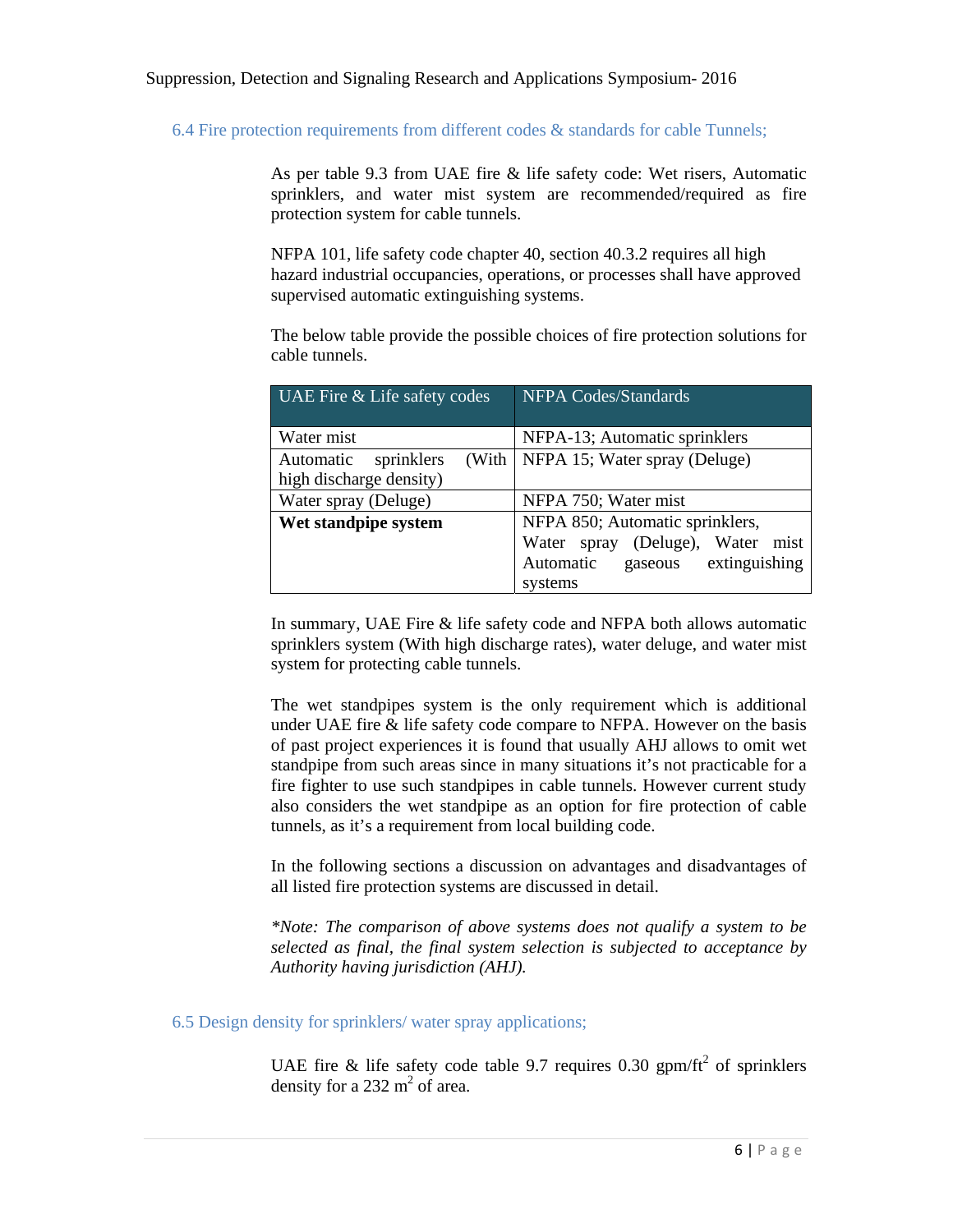The NFPA 13, Section 22.27.1.4.1 for advanced light water reactor electric generating plants, requires sprinkler systems shall be designed for a density of 0.30 gpm/ft<sup>2</sup> (12.2 L/min·m<sup>2</sup>) for the most remote 100 linear ft. (30.5 m) of cable tunnel up to the most remote  $2500 \text{ ft}^2 (232.2 \text{ m}^2)$ .

The NFPA 15, section 7.2.2 requires for cable trays and cable runs, the system shall be hydraulically designed to impinge water directly on each tray or group of cables or tubes at a net rate of  $0.15$  gpm/ft<sup>2</sup> [6.1]  $(L/min)/m<sup>2</sup>$ ] on the projected plane containing the cable or tubing tray or run.

The NFPA 850, section 7.8.2 requires Automatic sprinkler systems should be designed for a density of  $0.30$  gpm/ft<sup>2</sup> (12.2 mm/min) over 2500 ft<sup>2</sup> (232  $(m<sup>2</sup>)$  or the most remote 100 linear ft. (30 m) of cable tunnels up to 2500 ft<sup>2</sup>  $(232 \text{ m}^2)$ .

Hence a conservative approach with a **0.30 gpm/ft<sup>2</sup>** of sprinklers density for a **232 m<sup>2</sup>** of area is selected as a basis of design for sprinklers and water spray system.

#### 6.6 Technical comparison of different fire protection systems;

A technical comparison of different fire protection systems for different cable tunnel models as discussed in section 4 of this report (lengths of 1 KM, 2 KM, 4 KM & 6 KM) is carried out in below table. While the commercial comparison to be discussed in coming sections.

*Note-1: Any increase in width or height of tunnel above 3 meter may increase the nozzles and piping requirement for different systems discussed above.*

*Note-2: This study whenever specifies water mist system, it refers to high pressure (>80 bars), pumps based water mist system, with zoned application style and open nozzles. The design is intended to cater for at least 3 zones of such installation, one fire zone and two adjacent zones.* 

*All the manufacturers of high pressure water mist systems are using their fire test model results, as a basis of their system design. Hence there is no standard design criteria are available as of now. This study considered engineering water mist system, as defined by 3.3.24.3 of NFPA 750. Thus all technical parameters accounted for comparison in below table are based on different manufacturer's recommendations and quotations. Slight changes in system design parameters are expected between different manufacturers/ suppliers.*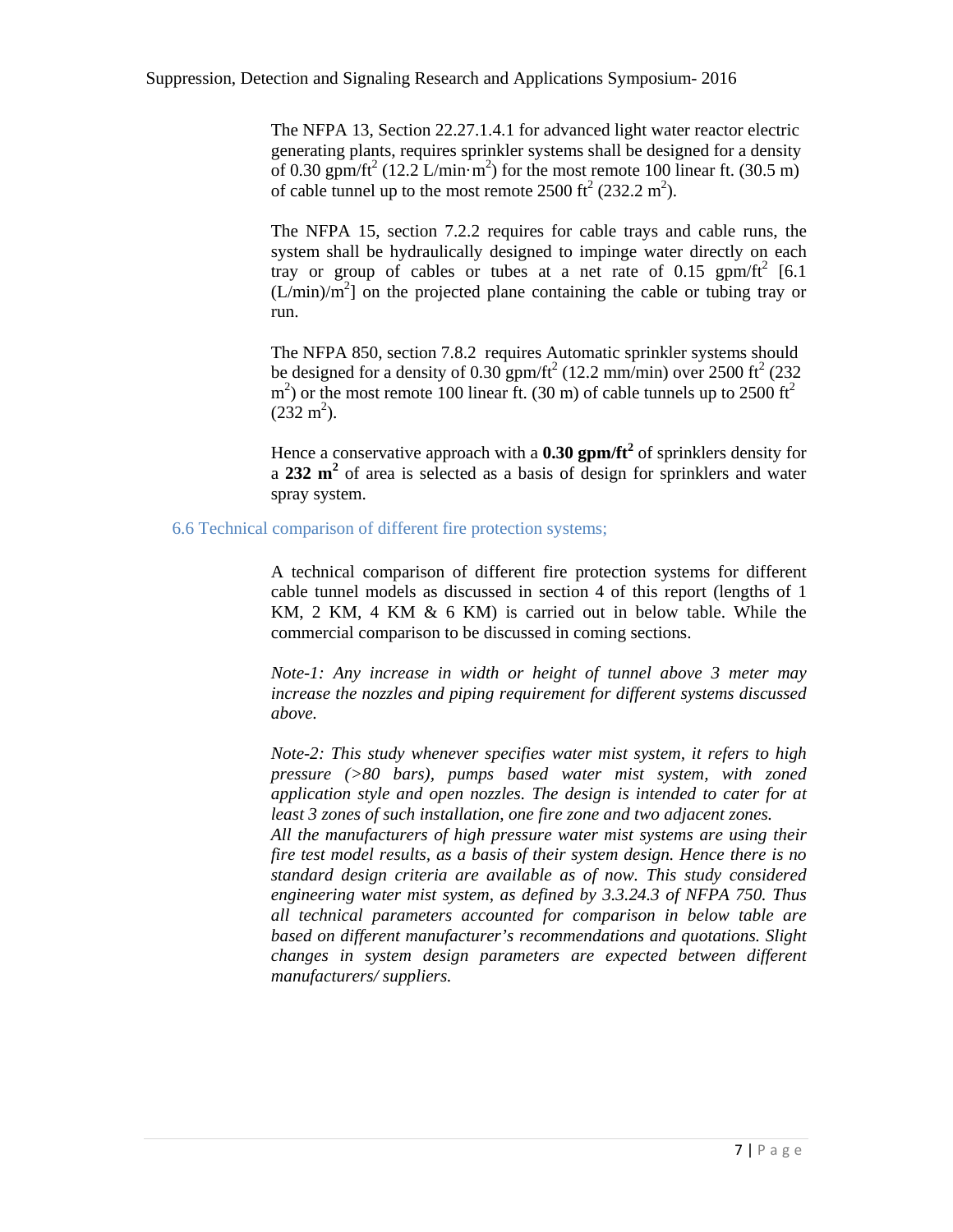|                                                                                                                                    | <b>Fire Fighting systems</b>                                                                                                                                       |                                                                                                                                                                     |                                                                                                                                            |
|------------------------------------------------------------------------------------------------------------------------------------|--------------------------------------------------------------------------------------------------------------------------------------------------------------------|---------------------------------------------------------------------------------------------------------------------------------------------------------------------|--------------------------------------------------------------------------------------------------------------------------------------------|
| <b>Water mist</b>                                                                                                                  | <b>Automatic</b><br>sprinklers                                                                                                                                     | <b>Water deluge</b>                                                                                                                                                 | <b>Remarks</b>                                                                                                                             |
| <b>Installation</b>                                                                                                                |                                                                                                                                                                    |                                                                                                                                                                     |                                                                                                                                            |
| Multizone<br>installation                                                                                                          | Single zone                                                                                                                                                        | Multizone<br>installation                                                                                                                                           | All criteria for<br>tunnel Model-<br>M1; (L-1000m<br>& W-3 m).                                                                             |
| Max zone length 24<br>meters                                                                                                       | Max zone length 1<br>KM (1000 meters)                                                                                                                              | Max zone length 80<br>meters                                                                                                                                        |                                                                                                                                            |
| (Based on<br>manufacturer's<br>recommendations<br>and optimized pump<br>sizes)<br>No of zone required-                             | (Based<br>on<br>extra<br>hazard group 1 area<br>limitations of 3716<br>$m2$ from NFPA 13.)<br>N <sub>o</sub><br>of<br>zone                                         | (Based on 232.2 m <sup>2</sup><br><b>NFPA</b><br>area<br>13.<br>22.27.1.4 & table 9.7<br>from UAE fire &<br>life safety code)<br>No of zone required-               |                                                                                                                                            |
| 42                                                                                                                                 | required-1                                                                                                                                                         | 13                                                                                                                                                                  |                                                                                                                                            |
| <b>Water demand</b>                                                                                                                |                                                                                                                                                                    |                                                                                                                                                                     |                                                                                                                                            |
| Minimum<br>active<br>zones-3                                                                                                       | Minimum<br>active<br>zones-1                                                                                                                                       | Minimum<br>active<br>zones-1                                                                                                                                        |                                                                                                                                            |
| Minimum<br>active<br>nozzles-24                                                                                                    | Minimum<br>active<br>Sprinklers-25                                                                                                                                 | Minimum<br>active<br>nozzles-25                                                                                                                                     | 8 nozzles/zone<br>for wms                                                                                                                  |
| (8 nozzles per zone,<br>selection,<br>nozzle<br>spacing and flow is<br>different<br>based on<br>manufacturer's<br>recommendations) | (Based on<br>hydraulically most<br>demanding area of<br>232.2 m <sup>2</sup> or 25000<br>$ft2$ with sprinklers<br>coverage of 9.3 $m2$<br>or $100 \text{ ft}^2$ .) | (Based on<br>hydraulically most<br>demanding area of<br>232.2 m <sup>2</sup> or 25000<br>$ft2$ with sprinklers<br>coverage of 9.3 $m2$<br>or 100 ft <sup>2</sup> .) | Water deluge;<br>single zone<br>activation is<br>considered,<br>while some<br>designers<br>prefers at least<br>2 or 3 zone<br>activations. |
| Minimum<br>water<br>flow<br>demand-<br>45<br><b>GPM</b>                                                                            | Minimum<br>water<br>flow demand -750<br><b>GPM</b>                                                                                                                 | Minimum<br>water<br>flow<br>demand<br>$-750$<br><b>GPM</b>                                                                                                          |                                                                                                                                            |
| on 2.0-2.5<br>(based)<br>$(L/m)/m^2$ or 1.8-2.3<br>$gpm/ft^2$ density)                                                             | No of sprinklers X<br>density X sprinkler<br>coverage area                                                                                                         | (based on 0.30)<br>$gpm/ft^2$ density)                                                                                                                              |                                                                                                                                            |
| $(1.8 \text{ X } 24=45)$                                                                                                           | (25 X 0.30 X)<br>$100=750$ gpm)                                                                                                                                    | (25 X 0.30 X)<br>$100=750$ gpm)                                                                                                                                     |                                                                                                                                            |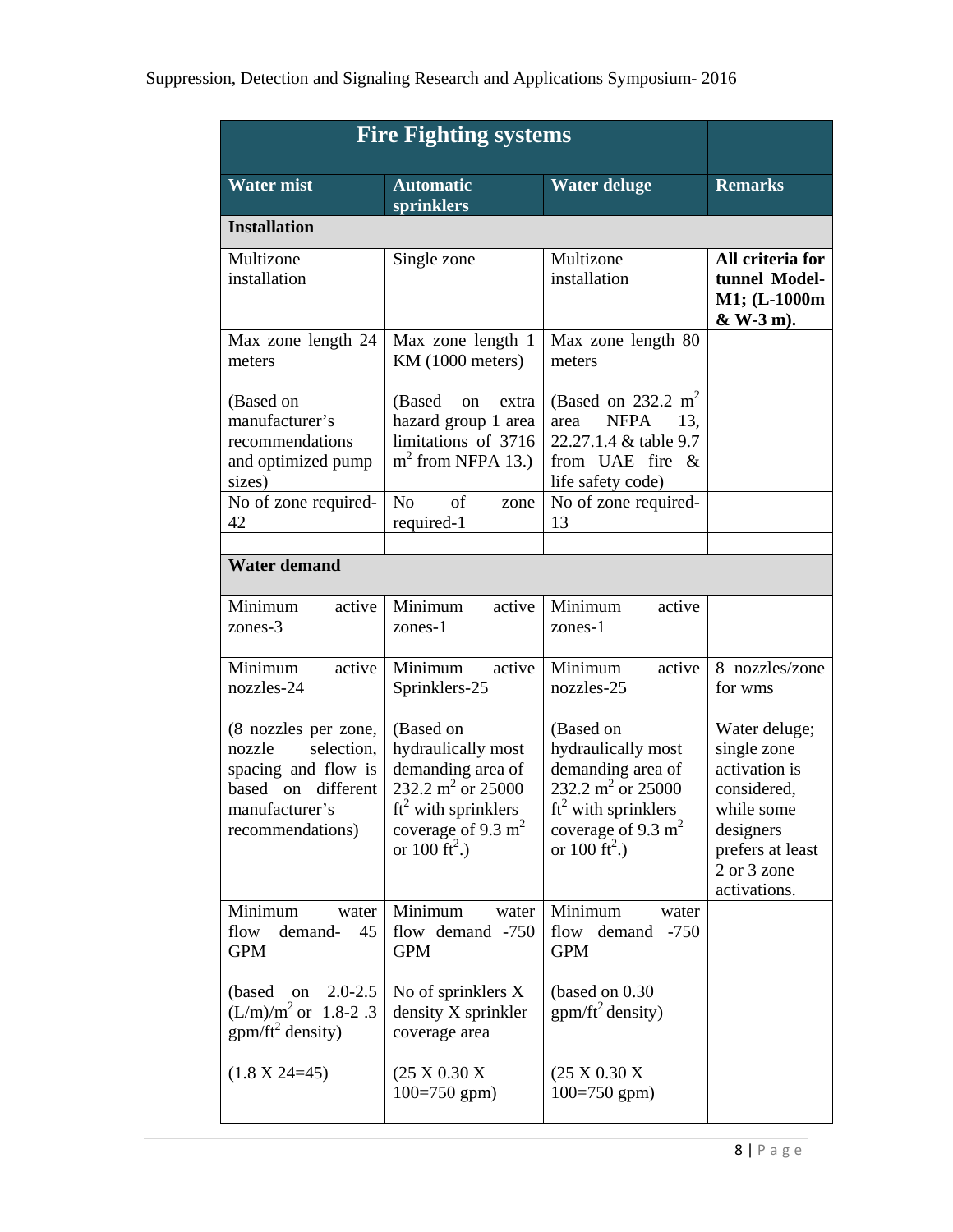| 500<br>GPM<br>for                    | <b>GPM</b><br>500<br>for | 500<br><b>GPM</b><br>for                                                    | Based<br>2<br>on |  |  |  |
|--------------------------------------|--------------------------|-----------------------------------------------------------------------------|------------------|--|--|--|
| standpipe                            | standpipe                | standpipe                                                                   | connections of   |  |  |  |
|                                      |                          |                                                                             | 65 mm flowing    |  |  |  |
|                                      |                          |                                                                             | 250 each.        |  |  |  |
| Total demand= 545                    | Total<br>demand=         | Total demand= 1250                                                          |                  |  |  |  |
| <b>GPM</b>                           | <b>1250 GPM</b>          | <b>GPM</b>                                                                  |                  |  |  |  |
|                                      |                          |                                                                             |                  |  |  |  |
|                                      |                          | Accidental (If any) water discharge from automatic fire suppression systems |                  |  |  |  |
|                                      |                          |                                                                             |                  |  |  |  |
| 15 GPM                               | 30 GPM                   | <b>750 GPM</b>                                                              |                  |  |  |  |
| (One zone)                           | (1 Sprinkler)            | (1 Zone)                                                                    |                  |  |  |  |
|                                      |                          |                                                                             |                  |  |  |  |
| Design duration (Minimum)            |                          |                                                                             |                  |  |  |  |
| 10 mins                              | 90 mins                  | 120 mins                                                                    |                  |  |  |  |
|                                      |                          |                                                                             |                  |  |  |  |
| (based on section                    | (based on table          | (based on section 6.2)                                                      |                  |  |  |  |
| 12.3 of NFPA 750 &                   | 11.3.1.2 from            | of NFPA 850                                                                 |                  |  |  |  |
| minimum 2 times of                   | NFPA 13)                 | Or based on table                                                           |                  |  |  |  |
| manufacturer's test                  |                          | 11.2.3.1.2 from                                                             |                  |  |  |  |
| for<br>results<br>pre-               |                          | $NFPA$ 13)                                                                  |                  |  |  |  |
| engineered systems)                  |                          |                                                                             |                  |  |  |  |
|                                      |                          |                                                                             |                  |  |  |  |
| Designed discharge (In case of fire) |                          |                                                                             |                  |  |  |  |
| $45X10=450$ Gallons                  | 750X90=67,500            | 750X120=90,000                                                              |                  |  |  |  |
|                                      | Gallons                  | Gallons                                                                     |                  |  |  |  |
|                                      |                          |                                                                             |                  |  |  |  |
| <b>Drainage requirements</b>         |                          |                                                                             |                  |  |  |  |
|                                      |                          |                                                                             |                  |  |  |  |
| 450 gpm or None                      | Moderate                 | <b>Very huge</b>                                                            |                  |  |  |  |
| (Very minimal)                       | 67,500 Gallons           |                                                                             |                  |  |  |  |
|                                      |                          | 180,000<br>Gallons                                                          |                  |  |  |  |
| As most of the water                 |                          | (based on minimum                                                           |                  |  |  |  |
| mist/fog is absorbed                 |                          | 2 Zone's drainage as                                                        |                  |  |  |  |
| by structure and heat                |                          | recommended<br>by                                                           |                  |  |  |  |
| generated by<br>fire                 |                          | section<br>22.27.1.4.2                                                      |                  |  |  |  |
| itself                               |                          | of NFPA 13)                                                                 |                  |  |  |  |
|                                      |                          |                                                                             |                  |  |  |  |
| Other important highlights           |                          |                                                                             |                  |  |  |  |
| small<br>pipe<br>Very                | Huge pipe sizes          | Huge pipe sizes                                                             |                  |  |  |  |
| sizes                                |                          |                                                                             |                  |  |  |  |
| Compact pumps and                    | Huge pumps<br>and        | Huge pumps<br>and                                                           |                  |  |  |  |
| small water Reserve                  | huge water               | huge water                                                                  |                  |  |  |  |
| required                             | Reservoir required       | Reservoir required                                                          |                  |  |  |  |
| Quick activation                     | Delayed activation       | Quick activation                                                            |                  |  |  |  |
|                                      |                          |                                                                             |                  |  |  |  |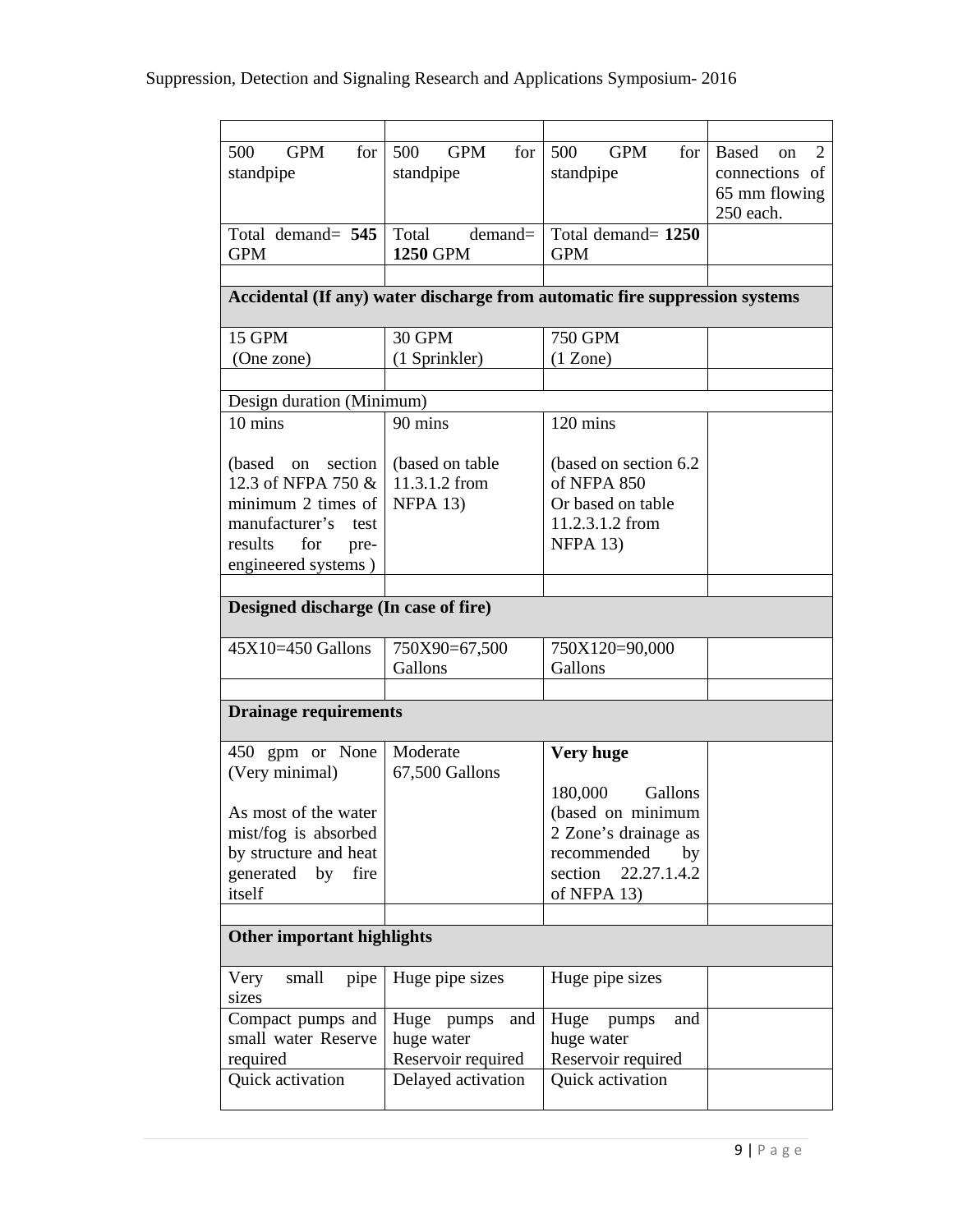| Rapid cooling of fire                                                                                                                                                                                                                                                                          | (As temp need to<br>grow high)<br>Irregular cooling                                                                                                                                                                                                                                                                                                 | (Considering<br>linear<br>detection<br>heat<br>is<br>employed<br>for<br>obtaining signal for<br>system activation.)<br>Rapid<br>water<br>discharge |  |
|------------------------------------------------------------------------------------------------------------------------------------------------------------------------------------------------------------------------------------------------------------------------------------------------|-----------------------------------------------------------------------------------------------------------------------------------------------------------------------------------------------------------------------------------------------------------------------------------------------------------------------------------------------------|----------------------------------------------------------------------------------------------------------------------------------------------------|--|
| (Water mist)<br>envelops the fire<br>source and affected<br>areas, and introduces<br>the cooling effect<br>due to its high<br>surface volume &<br>heat absorption<br>capacity. Water mist<br>also uses inerting<br>effect by blocking<br>additional available<br>oxygen to the fire<br>source) | (Temperature needs<br>to rise<br>continuously, thus<br>allows fire to grow<br>significantly till it<br>reaches the ceiling<br>heads and activate<br>the sprinkler heads.<br>Sometime<br>ventilation system<br>also takes heat<br>away from the<br>immediate vicinity<br>of fire and hence<br>results in activation<br>of wrong sprinkler<br>heads.) | (This system uses a<br>huge water to<br>be<br>flooded into space<br>and thus results in<br>cooling<br>of<br>entire<br>space)                       |  |
| little<br>N <sub>o</sub><br>very<br><b>or</b><br>drainage expected                                                                                                                                                                                                                             | High<br>drainage<br>expected                                                                                                                                                                                                                                                                                                                        | High<br>drainage<br>expected                                                                                                                       |  |
| Post fire, no or little<br>shut off time                                                                                                                                                                                                                                                       | Normal<br>heavy<br>to<br>shut off                                                                                                                                                                                                                                                                                                                   | Heavy shut off time                                                                                                                                |  |
| During<br>extinguishment<br>no<br>or very little damage<br>of cables Expected                                                                                                                                                                                                                  | Normal<br>heavy<br>to<br>damage of<br>Cables expected                                                                                                                                                                                                                                                                                               | Very heavy damage<br>facility<br>οf<br>is<br>Expected.                                                                                             |  |

### 6.7 Performance of Water mist/ Automatic sprinklers/ water deluge system;

Automatic water sprinklers, water deluge, high pressure water mists all systems are capable of suppressing /extinguishment of cable tunnel fires. As this is a theoretical study we are not studying any actual cable tunnels. To compare the actual performance of said systems, an actual cable tunnel case must be studied to account for actual fire load, tunnel cross sections, ventilation arrangements and several other factors.

 All above systems will perform differently in actual cable tunnel fire arrangements and it requires either to have a full scale fire tests to study performance of systems or to have a suitable computer model and possible fire scenarios to obtain such figures.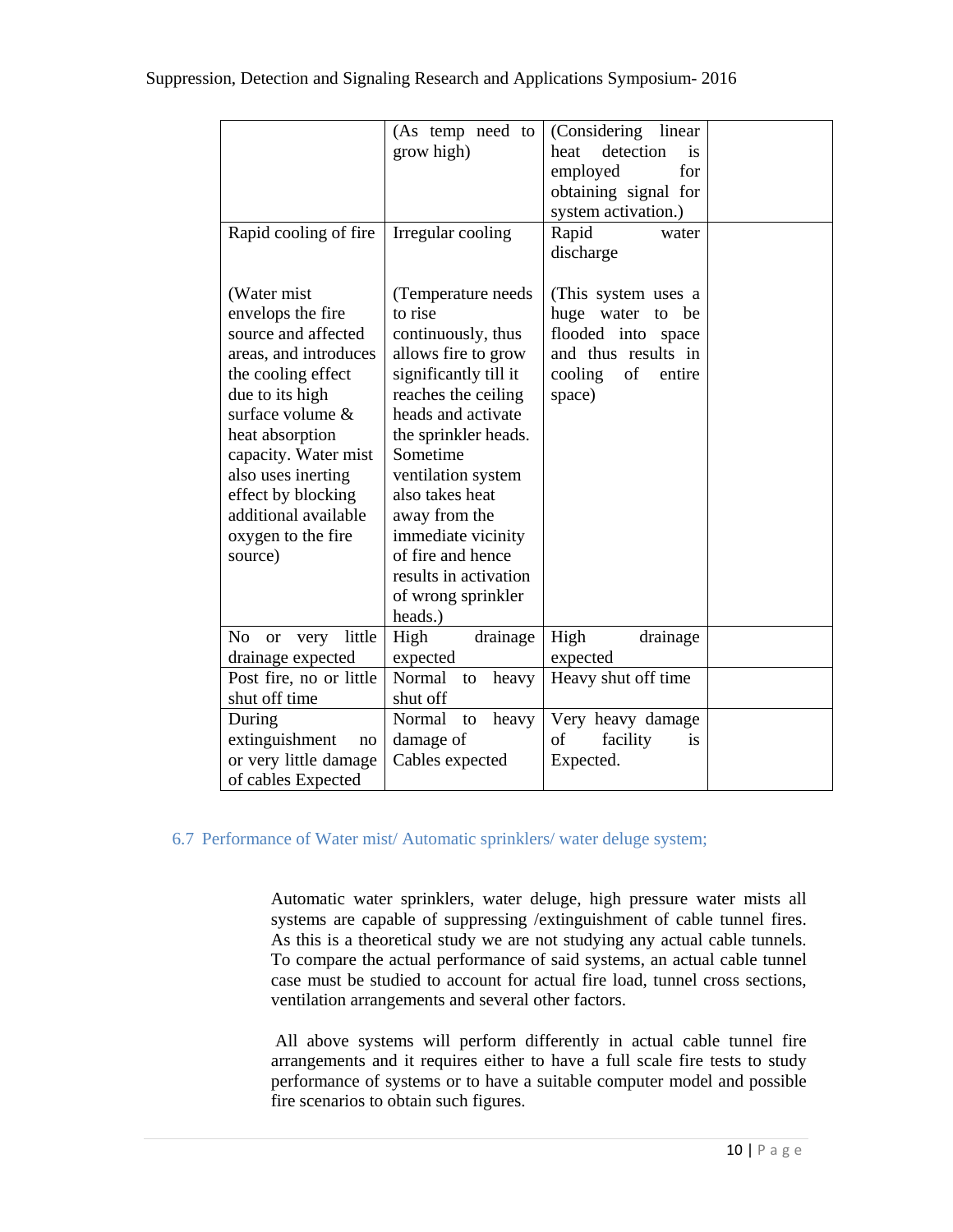6.8 Commercial comparison of different fire protection systems WITH standpipes for M1 model;

> The below table provides the commercial comparison (Capital cost, only) of the different fire protection systems for cable tunnels of 1 KM length.

| <b>High pressure Water mist</b>                                                                                     |                  |                                   |                                          |  |  |  |
|---------------------------------------------------------------------------------------------------------------------|------------------|-----------------------------------|------------------------------------------|--|--|--|
| System components                                                                                                   | Quantity         | Tentative<br>Prices<br><b>AED</b> | Tentative<br>Prices<br>$\textbf{USD}$ \$ |  |  |  |
| High pressure pump sets $@$<br>140 bar                                                                              | 3                |                                   |                                          |  |  |  |
| <b>GRP</b> water tank                                                                                               | $\mathbf{1}$     |                                   |                                          |  |  |  |
| Mist nozzles                                                                                                        | 334              | 917,336                           | 247680                                   |  |  |  |
| Zone valves                                                                                                         | 42               |                                   |                                          |  |  |  |
| controls                                                                                                            |                  |                                   |                                          |  |  |  |
| Packing & Forwarding<br>$\omega$<br>10%                                                                             |                  | 91,735                            | 24,769                                   |  |  |  |
| Duty $@5\%$                                                                                                         |                  | 50,454                            | 13,623                                   |  |  |  |
| <b>Stainless</b><br>piping,<br>steel<br>fittings, supports                                                          | 2200 m           | 993,126                           | 268,145                                  |  |  |  |
| Installation<br>$\&$<br>Commissioning                                                                               |                  |                                   |                                          |  |  |  |
| Total                                                                                                               |                  | 2,052,651                         | 554,216                                  |  |  |  |
| With standpipes                                                                                                     |                  |                                   |                                          |  |  |  |
| Fire pumps                                                                                                          | 1 set            | 800,000                           | 216,000                                  |  |  |  |
| Fire water tanks                                                                                                    | $\mathcal{I}$    | 200,000                           | 54,000                                   |  |  |  |
| Piping & fitting                                                                                                    | 1000 m           | 1,000,000                         | 270,000                                  |  |  |  |
| Class III cabinets                                                                                                  | 20               | 136000                            | 36720                                    |  |  |  |
| Total                                                                                                               |                  | 2,136,000                         | 576,720                                  |  |  |  |
| <b>Total</b><br>cost<br>of<br>tunnel<br>protection (Water mist +<br>standpipes)                                     |                  | 4,188,651                         | 1,130,935                                |  |  |  |
|                                                                                                                     |                  |                                   |                                          |  |  |  |
| <b>Automatic Sprinklers</b>                                                                                         |                  |                                   |                                          |  |  |  |
| System components                                                                                                   | Quantity         | Tentative<br>Prices<br><b>AED</b> | Tentative<br>Prices<br><b>USD</b> \$     |  |  |  |
| Sprinklers                                                                                                          | 350              | 70,000                            | 18,900                                   |  |  |  |
| Zone valves                                                                                                         | 2                | 5,000                             | 1,350                                    |  |  |  |
| Other controls @ 5%                                                                                                 |                  | 43,750                            | 11,813                                   |  |  |  |
| Cost of standpipes with fire<br>pumps<br>$\&$<br>piping<br>as<br>calculated<br>above<br>under<br>water mist section | 1 N <sub>0</sub> | 2,136,000                         | 576,720                                  |  |  |  |
| <b>Total</b><br><b>of</b><br>cost<br>tunnel<br>protection                                                           |                  | 2,254,750                         | 608,783                                  |  |  |  |
|                                                                                                                     |                  |                                   |                                          |  |  |  |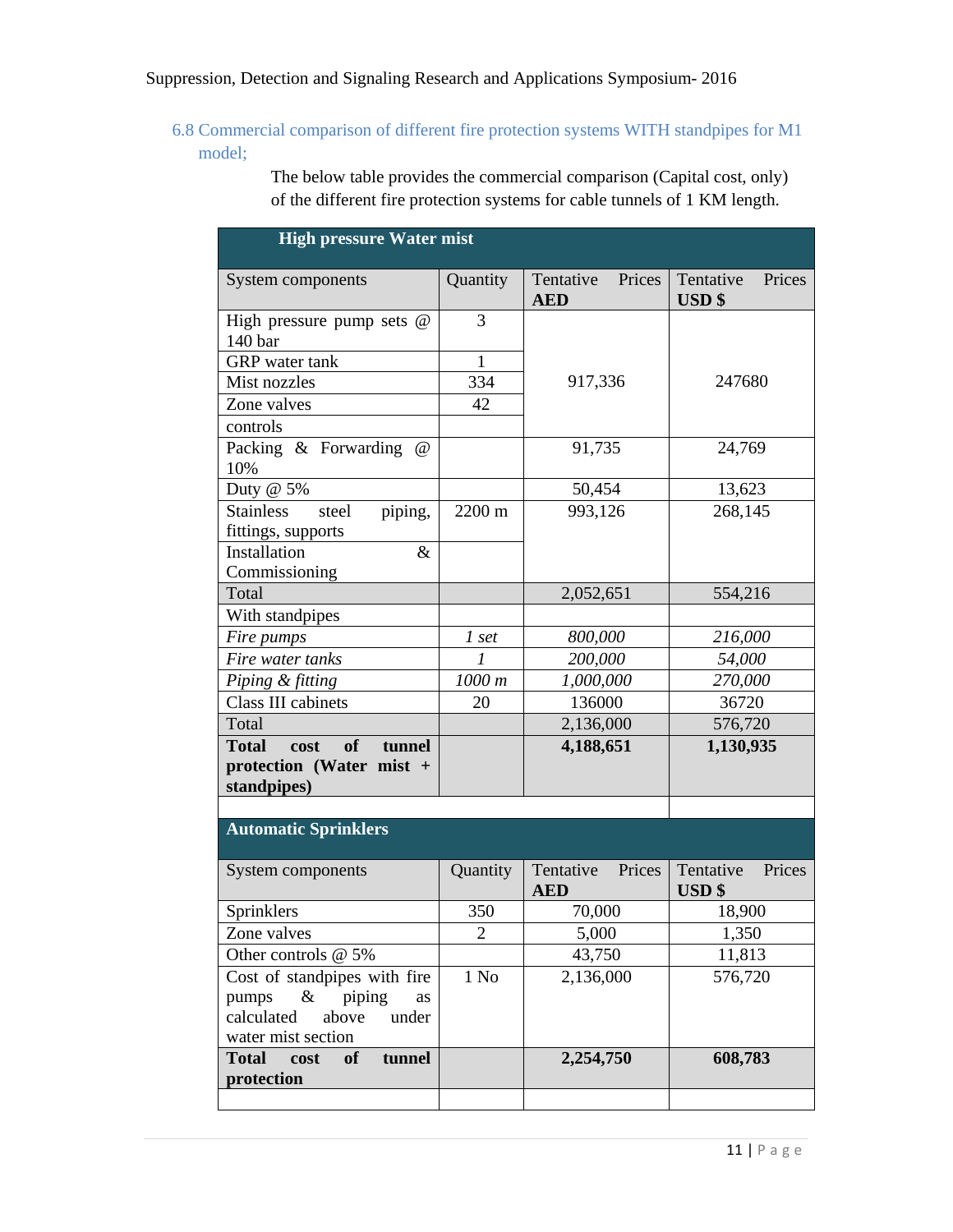| <b>Water Deluge</b>                                                                                                      |                  |                                   |                                      |  |
|--------------------------------------------------------------------------------------------------------------------------|------------------|-----------------------------------|--------------------------------------|--|
| System components                                                                                                        | Quantity         | Prices<br>Tentative<br><b>AED</b> | Tentative<br>Prices<br><b>USD</b> \$ |  |
| <b>Nozzles</b>                                                                                                           | 350              | 161,000                           | 43,470                               |  |
| Deluge valve assembly                                                                                                    | 13               | 104,000                           | 28,080                               |  |
| Other controls @ 5%                                                                                                      |                  | 58,250                            | 15,728                               |  |
| Cost of standpipes with fire<br>$-\&$<br>piping<br>pumps<br><b>as</b><br>calculated above<br>under<br>water mist section | 1 N <sub>0</sub> | 2,136,000                         | 576,720                              |  |
| <b>Total</b><br>of<br>tunnel<br><b>cost</b><br>protection                                                                |                  | 2,459,250                         | 663,997                              |  |

\*Note: The above prices are tentative and taken from leading manufacturer of the systems. The prices for Water mist is from world leading manufactures for pump based pre-engineered water mist system.

\*The technical as well as commercial parameters for water mist may change considerably with different manufacturer; as most of the water mist manufactures are using their fire test data for designing the systems. However, an average costing from different manufacture is used for this study.

6.9 Commercial comparison of different fire protection systems WITHOUT standpipes for M1 model;

| <b>High pressure Water mist</b>                                                        |          |                                   |                                      |  |  |
|----------------------------------------------------------------------------------------|----------|-----------------------------------|--------------------------------------|--|--|
| System components                                                                      | Quantity | Tentative<br>Prices<br><b>AED</b> | Tentative<br>Prices<br><b>USD</b> \$ |  |  |
| High pressure pump sets $@$<br>140 <sub>bar</sub>                                      | 3        |                                   |                                      |  |  |
| <b>GRP</b> water tank                                                                  | 1        |                                   |                                      |  |  |
| Mist nozzles                                                                           | 334      | 917,336                           | 247680                               |  |  |
| Zone valves                                                                            | 42       |                                   |                                      |  |  |
| controls                                                                               |          |                                   |                                      |  |  |
| Packing & Forwarding<br>$\omega$<br>10%                                                |          | 91,735                            | 24,769                               |  |  |
| Duty $@$ 5%                                                                            |          | 50,454                            | 13,623                               |  |  |
| <b>Stainless</b><br>piping,<br>steel<br>fittings, supports                             | 2200 m   | 993,126                           | 268,145                              |  |  |
| Installation<br>&<br>Commissioning                                                     |          |                                   |                                      |  |  |
| Total                                                                                  |          | 2,052,651                         | 554,216                              |  |  |
| <b>Total</b><br><b>of</b><br>tunnel<br>cost<br>protection (Water mist +<br>standpipes) |          | 2,052,651                         | 554,216                              |  |  |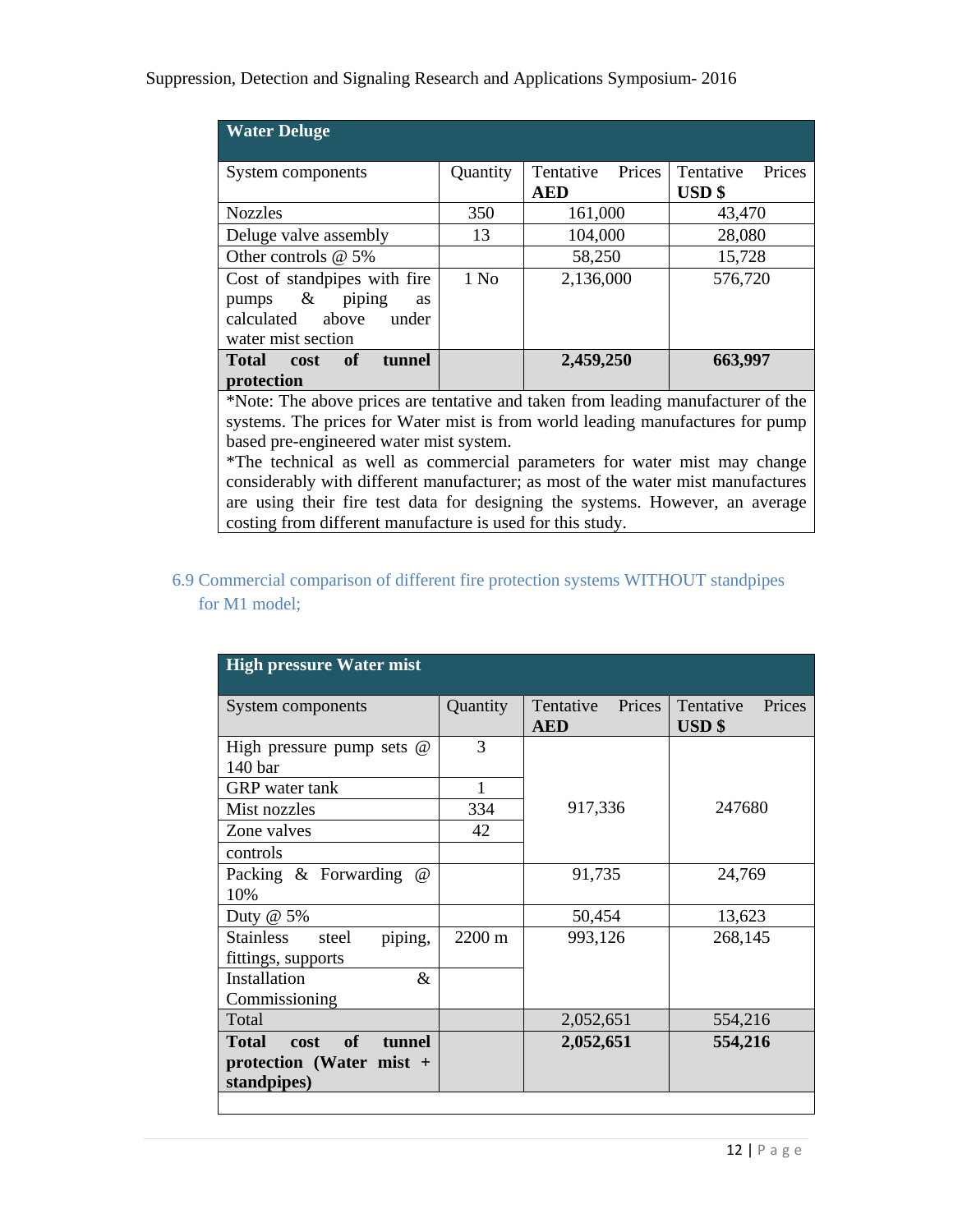| <b>Automatic Sprinklers</b>                 |                |                                   |                                        |  |
|---------------------------------------------|----------------|-----------------------------------|----------------------------------------|--|
| System components                           | Quantity       | Tentative<br>Prices<br><b>AED</b> | Tentative<br>Prices<br>$\textbf{USD}\$ |  |
| Sprinklers                                  | 350            | 70,000                            | 18,900                                 |  |
| Zone valves                                 | $\overline{2}$ | 5,000                             | 1,350                                  |  |
| Other controls @ 5%                         |                | 43,750                            | 11,813                                 |  |
| Cost of fire pumps $&$ piping               | $1$ No         | 2,000,000                         | 540,000                                |  |
| As calculated in section 6.8                |                |                                   |                                        |  |
| $\bullet$ of<br>Total cost<br><b>tunnel</b> |                | 2,118,750                         | 572,063                                |  |
| protection                                  |                |                                   |                                        |  |
|                                             |                |                                   |                                        |  |
| <b>Water Deluge</b>                         |                |                                   |                                        |  |
| System components                           | Quantity       | Prices<br>Tentative               | Tentative<br>Prices                    |  |
|                                             |                | <b>AED</b>                        | <b>USD</b> \$                          |  |
| <b>Nozzles</b>                              | 350            | 161,000                           | 43,470                                 |  |
| Deluge valve assembly                       | 13             | 104,000                           | 28,080                                 |  |
| Other controls @ 5%                         |                | 58,250                            | 15,728                                 |  |
| Cost of fire pumps $&$ piping               | $1$ No         | 2,000,000                         | 540,000                                |  |
| As calculated in <i>section</i> 6.8         |                |                                   |                                        |  |
| Total cost<br><b>of</b><br>tunnel           |                | 2,323,250                         | 627,276                                |  |
| protection                                  |                |                                   |                                        |  |
|                                             |                |                                   |                                        |  |

### **7. Quick commercial comparison for different tunnel models for different fire protection system**

Below are the tables which show quick commercial comparison for tunnel models M2, M3 & M4 for different fire protection systems. These costs are calculated from reference of 1 km tunnel costs, some items are just multiplied by tunnel length factors, while other are accounted separately.

### **7.1 For 2 KM length of cable tunnel;**

| <b>Water mist</b>                                                      |          |                                  |                                        |
|------------------------------------------------------------------------|----------|----------------------------------|----------------------------------------|
| System components                                                      | Quantity | Cost With<br>standpipes<br>(USD) | Cost<br>Without<br>standpipes<br>(USD) |
| Water mist system cost                                                 |          | 1,080,000                        | 1,080,000                              |
| Standpipe system (with fire pumps, piping,<br>standpipes $\&$ fitting) | $1$ No   | 883,440                          | $\theta$                               |
| Total cost of tunnel protection                                        |          | 1,963,440                        | 1,080,000                              |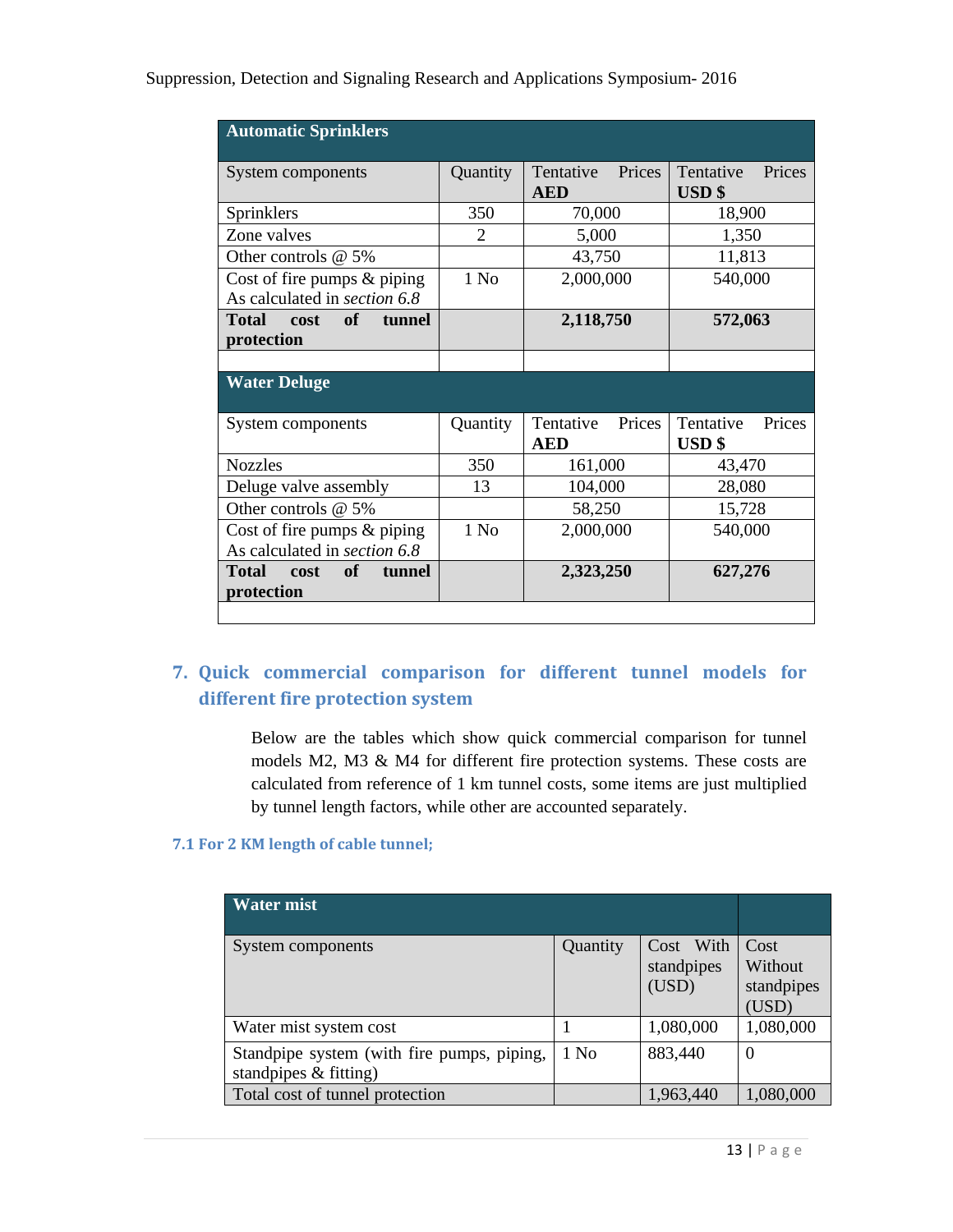Suppression, Detection and Signaling Research and Applications Symposium- 2016

| <b>Automatic Sprinklers</b>        |                  |           |         |
|------------------------------------|------------------|-----------|---------|
|                                    | 700              | 37,800    | 37,800  |
| Sprinklers                         |                  |           |         |
| Zone valves                        | 4                | 2,700     | 2,700   |
| With fire pumps, piping, & fitting | 1 N <sub>0</sub> | 945,000   | 810,000 |
| Total cost of tunnel protection    |                  | 985,500   | 850,500 |
| <b>Water Deluge</b>                |                  |           |         |
|                                    |                  |           |         |
| <b>Nozzles</b>                     | 700              | 86,940    | 86,940  |
| Deluge valve assembly              | 26               | 56,160    | 56,160  |
| With fire pumps, piping, & fitting | 1 No             | 945,000   | 810,000 |
| Total cost of tunnel protection    |                  | 1,031,940 | 953,100 |

### **7.2 For 4 KM length of cable tunnel;**

| <b>Water mist</b>                                                     |          |                                  |                                        |
|-----------------------------------------------------------------------|----------|----------------------------------|----------------------------------------|
|                                                                       |          |                                  |                                        |
| System components                                                     | Quantity | Cost With<br>standpipes<br>(USD) | Cost<br>Without<br>standpipes<br>(USD) |
| Water mist system cost                                                | 1        | 1,89,0000                        | 1,89,0000                              |
| Standpipe system (with fire pumps, piping,<br>standpipes $&$ fitting) | 1        | 1,496,880                        | $\Omega$                               |
| Total cost of tunnel protection                                       |          | 3,386,880                        | 1,89,0000                              |
| <b>Automatic Sprinklers</b>                                           |          |                                  |                                        |
| Sprinklers                                                            | 1400     | 75,600                           | 75,600                                 |
| Zone valves                                                           | 8        | 5,400                            | 5,400                                  |
| With fire pumps, piping, & fitting                                    | 1 No     | 1,620,000                        | 1,350,000                              |
| Total cost of tunnel protection                                       |          | 1,701,000                        | 1,431,000                              |
| <b>Water Deluge</b>                                                   |          |                                  |                                        |
| <b>Nozzles</b>                                                        | 1400     | 173,880                          | 173,880                                |
| Deluge valve assembly                                                 | 52       | 112,320                          | 112,320                                |
| With fire pumps, piping, $&$ fitting                                  | 1 No     | 1,620,000                        | 1,350,000                              |
| Total cost of tunnel protection                                       |          | 1,793,880                        | 1,636,200                              |

### **7.3 For 6 KM length of cable tunnel;**

| <b>Water mist</b> |          |                                |         |
|-------------------|----------|--------------------------------|---------|
| System components | Quantity | Cost With   Cost<br>standpipes | Without |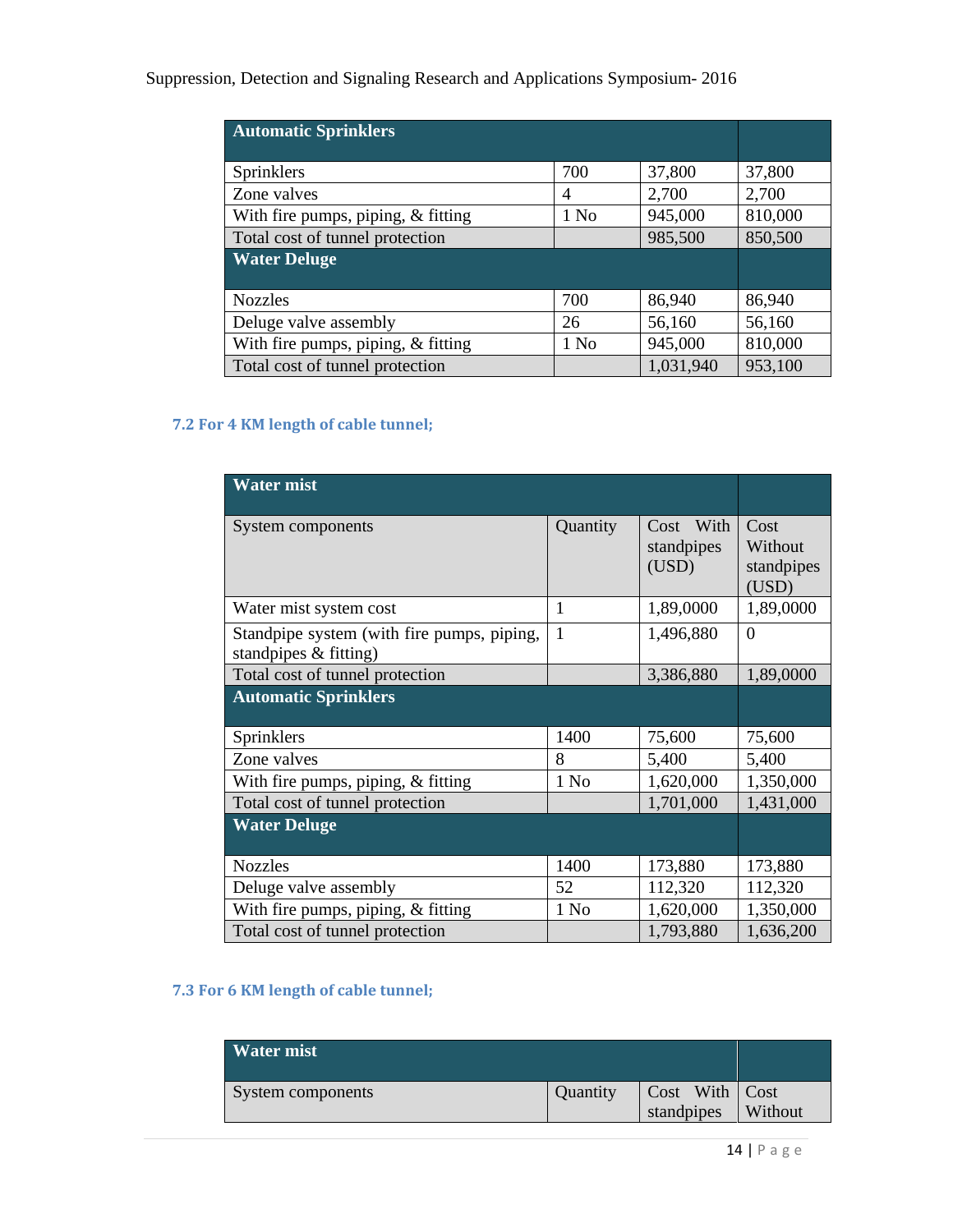### Suppression, Detection and Signaling Research and Applications Symposium- 2016

|                                                                     |        | (USD)     | standpipes<br>(USD) |
|---------------------------------------------------------------------|--------|-----------|---------------------|
| Water mist system cost                                              | 1      | 2,970,000 | 2,970,000           |
| Standpipe system (with fire pumps, piping,<br>standpipes & fitting) | 1      | 2,110,320 | $\overline{0}$      |
| Total cost of tunnel protection                                     |        | 5,080,320 | 2,970,000           |
| <b>Automatic Sprinklers</b>                                         |        |           |                     |
| Sprinklers                                                          | 2100   | 121,500   | 121,500             |
| Zone valves                                                         | 12     | 8,100     | 8,100               |
| With fire pumps, piping, & fitting                                  | 1 No   | 2,295,000 | 1,890,000           |
| Total cost of tunnel protection                                     |        | 2,416,500 | 2,019,600           |
| <b>Water Deluge</b>                                                 |        |           |                     |
| <b>Nozzles</b>                                                      | 2100   | 260,820   | 260,820             |
| Deluge valve assembly                                               | 78     | 168,480   | 168,480             |
| With fire pumps, piping, & fitting                                  | $1$ No | 2,295,000 | 1,890,000           |
| Total cost of tunnel protection                                     |        | 2,555,820 | 2,319,300           |
|                                                                     |        |           |                     |

### **7.4 Comparative chart for all tunnel models with associated system costs;**

#### **With standpipe system:**

The below chart shows a very quick comparison of different tunnel models (M1, M2, M3 & M4) and associated fire protection system costs, with standpipe system;

WMS- High pressure water mist system

SP- Automatic wet sprinklers

Deluge- Water deluge system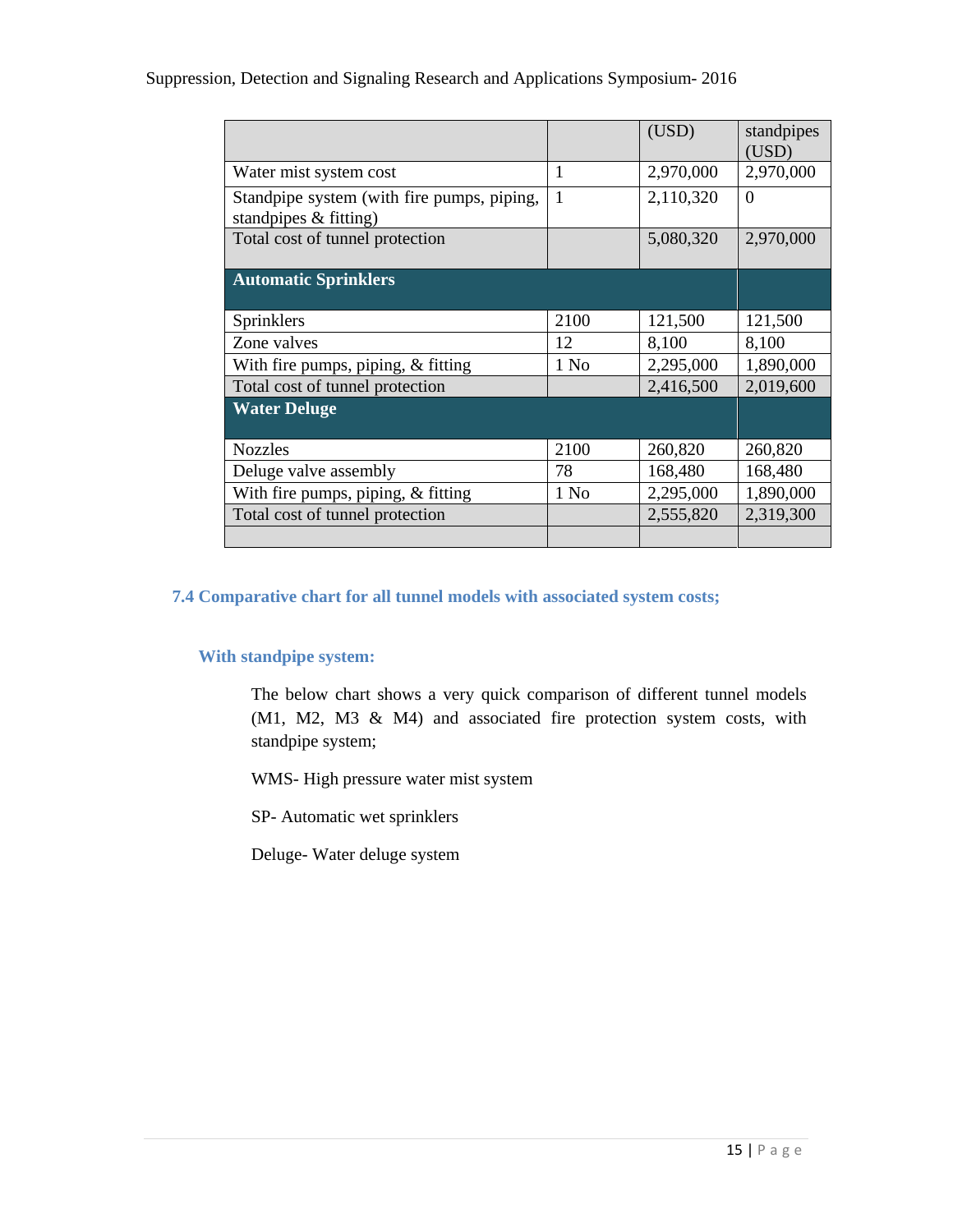Suppression, Detection and Signaling Research and Applications Symposium-2016



### **With Out standpipe system:**

The below chart shows a very quick comparison of different tunnel models (M1, M2, M3 & M4) and associated fire protection system costs, without standpipe system;